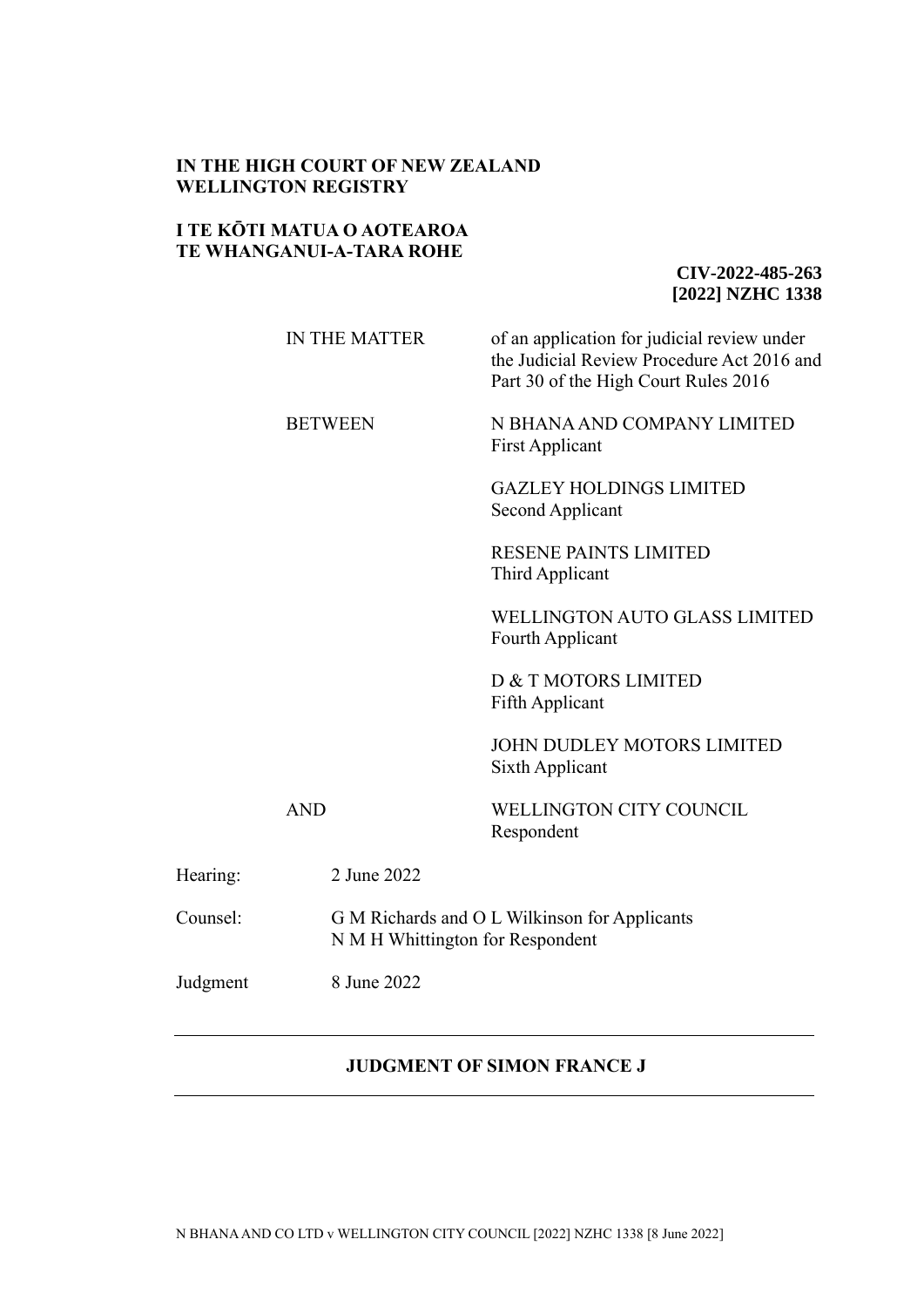## **Introduction**

[1] The Wellington City Council is constructing a cycleway, and improving bus lanes, on what is called the Newtown to City transitional cycleway.<sup>1</sup> A necessary part of the implementation is the removal of existing public carparking along the route. The applicants are businesses along the route who are affected, primarily by the removal of carparks, but also by other traffic adjustments. For example, along the Cambridge Terrace/Kent Terrace aspect of the route, turning areas that allow a car to go from one to the other will be closed.

[2] The applicants are challenging the Council's decision-making process in three primary aspects:

- (a) the power the Council is using is submitted not to be available for this sort of project;
- (b) if it is available, the Council's decision-making process is unclear and flawed, and does not meet the requirements of proper decision-making. It is submitted it is unclear who made the decision, what considerations were taken into account, and whether alternative routes were considered; and
- (c) it is submitted the consultation process failed to meet the standards required by the Local Government Act 2002. Within this challenge is an issue concerning what matters require consultation. The Council has seen it as a relatively narrow obligation given the cycleway is implementing policy that has itself been the subject of consultation.

[3] The cycleway is under construction. The first applicant is already impacted. The other applicants will shortly be so. The applicants seek interim orders preventing further implementation pending the substantive hearing on 12 September 2022.

<sup>&</sup>lt;sup>1</sup> Cycleway is used also to cover bus improvements being done at the same time.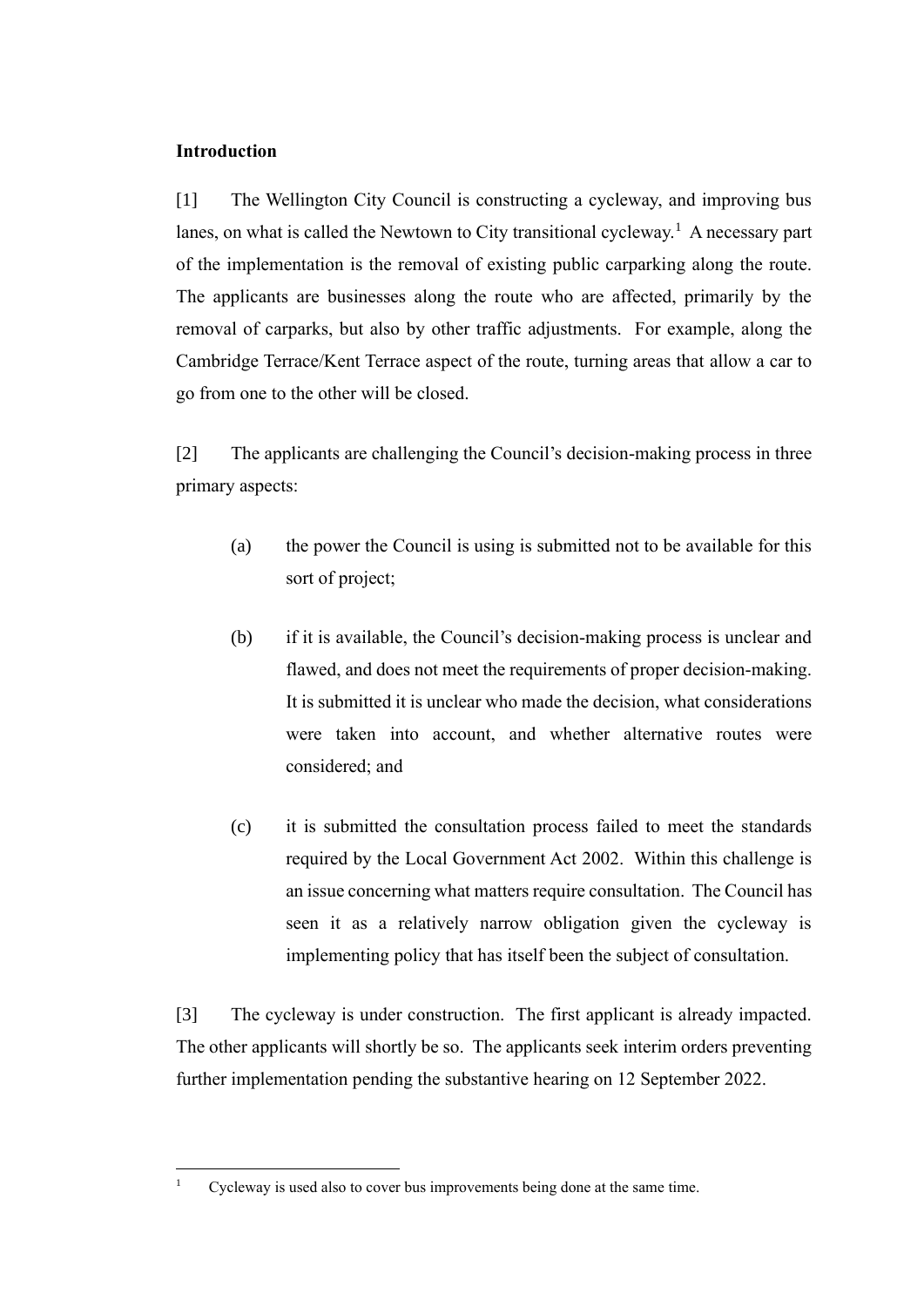[4] On Friday last week I issued a results judgment directing a halt to work pending the hearing. These are my reasons. In general, while all three proposed challenges inform the decision, I consider there is sufficient issue concerning whether the council is authorised to do what it is doing by the power it relies on such as to make a temporary halt appropriate. The impact on the applicants of further implementation will be immediate and significant. I would not have made interim orders solely because of the consultation issue.

#### **Brief relevant facts**

[5] The cycleway<sup>2</sup> traces back to Let's Get Wellington Moving, a joint initiative of the council, the Greater Wellington Regional Council and Waka Kotahi NZ Transport Agency. It is a plan to move more people using fewer vehicles.

[6] In response to the present challenge the Council identified two key documents – the Wellington Parking Policy  $2020$ ,<sup>3</sup> and Paneke Pōneke (the bike network plan). It is of some relevance to these proceedings that the latter was put out for consultation in late November 2021, and adopted by the Council only on 10 March 2022.

[7] In May 2021 Council officers were asked to review the 2015 Cycleways Master Plan, and develop a programme "delivering low cost cycleways" in years one to three of the Council's Long-Term Plan,<sup>4</sup> starting with the Southern Connection. The Newtown to City cycleway is part of the Southern Connection. This was done and incorporated into Paneke Pōneke which was approved by the Council on 23 September 2021 for public consultation. This was four months after the directive concerning the Southern Connection had been issued. The document was not released for consultation until late November and, as noted, adopted in March 2022.

[8] Concerning the power being used to install the cycleway, the Council witness, Ms Claire Pascoe, refers to a Waka Kotahi initiative of 2020 called "Innovating Streets". It was:<sup>5</sup>

<sup>&</sup>lt;sup>2</sup> Cycleway is used also to cover bus improvements being done at the same time.<br><sup>3</sup> Me Hilri *V*: Bangles | Wellington City Council *The Barking Boligy* 2020 (Aygue

<sup>3</sup> Me Hiki Ki Pōneke | Wellington City Council *The Parking Policy 2020* (August 2020).

<sup>4</sup> Me Hiki Ki Pōneke | Wellington City Council *Tō mātou mahere ngahuru tau: Our 10-year Plan* (30 June 2020).

<sup>&</sup>lt;sup>5</sup> Waka Kotahi NZ Transport Agency "Innovating Streets" (7 September 2021) [www.nzta.govt.nz.](http://www.nzta.govt.nz/)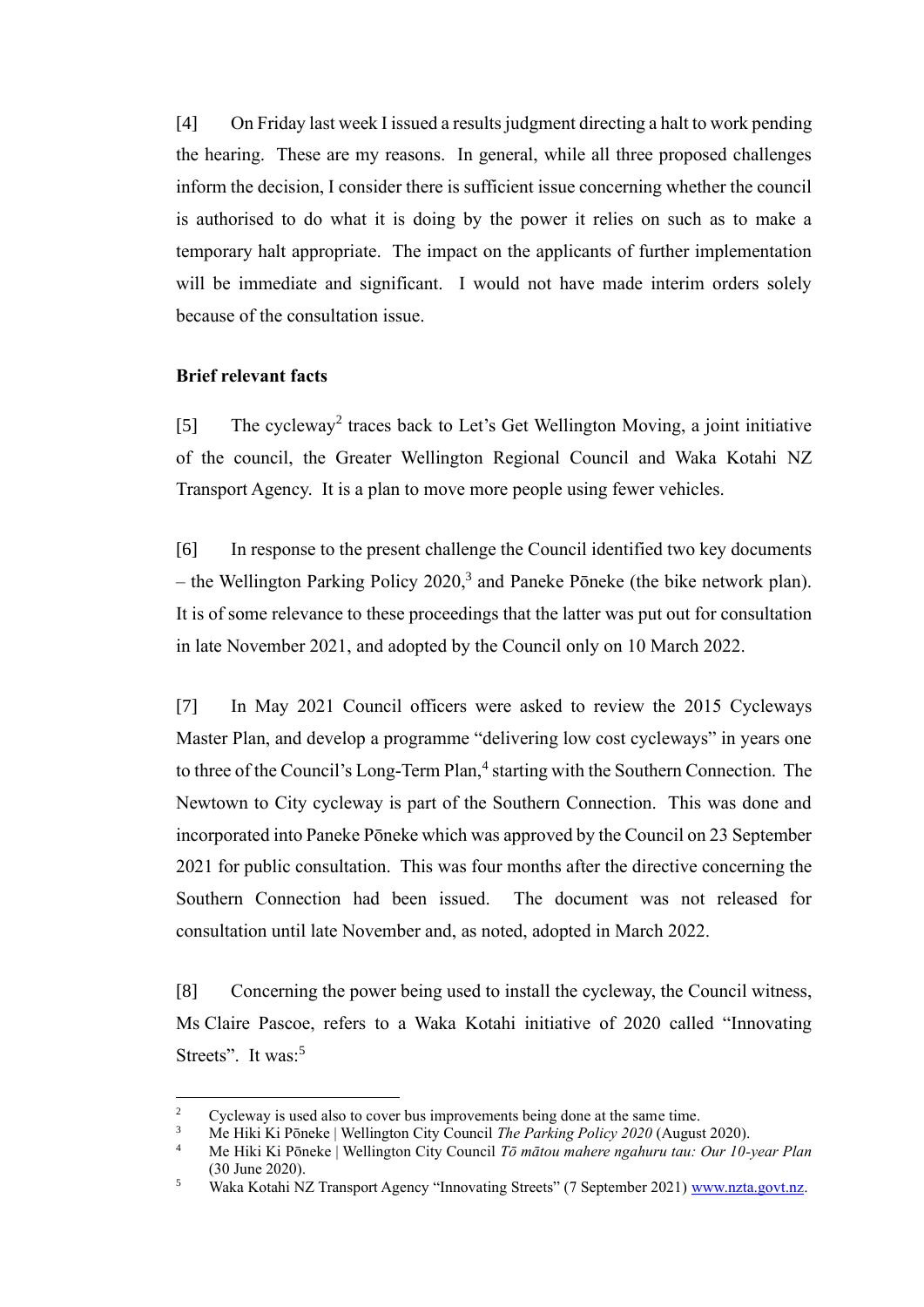designed to make it quicker and easier for councils to trial changes aimed at making streets safer, providing more travel choice …

Wellington City Council received funding to trial a cycleway in Brooklyn using this initiative. The method uses powers, to be set out more fully, that allow for "Temporary Prohibition of Traffic". Of the method, the witness observes:

> … This focused on giving the community an opportunity to experience a new road layout, by delivering temporary changes using a traffic management plan and adaptable, low-cost materials, and then giving the public an opportunity to provide feedback.

4.4 This process allowed the Council to deliver bike network improvements within 7 months, as opposed to the traditional planning and engagement approach which takes 2-4 years for each section of bike network improvement.

[9] The new method, therefore, represents the discovery of a power that effects a dramatic change in implementation times. The alternative is a traffic resolution made under the Traffic and Parking Bylaw 2021. While on its face that process only requires a consultation period "of at least 14 days", Mr Whittington confirmed the period is context specific. Ms Pascoe's evidence just cited highlights this alternative process can take much longer.

[10] The work on the cycleway commenced in March 2022, presumably shortly after Paneke Pōneke was adopted. It has progressed since, moving from the start in Newtown towards the city. Work scheduled to begin on 29 May was halted pending this interim orders hearing.

[11] The plan for Adelaide Road and Cambridge Terrace can only be implemented by removing carparking. For Adelaide Road, other than some parks outside the afterhours health centre, all on-street parking goes. On Cambridge Terrace, 43 per cent of daytime parking and 35 per cent of night-time parking go. Cambridge and Kent Terraces are also altered in terms of traffic flow one to the other.

#### **Effect of delay on the Council until substantive hearing**

[12] The impacts identified by the Council of a delay until the September hearing are: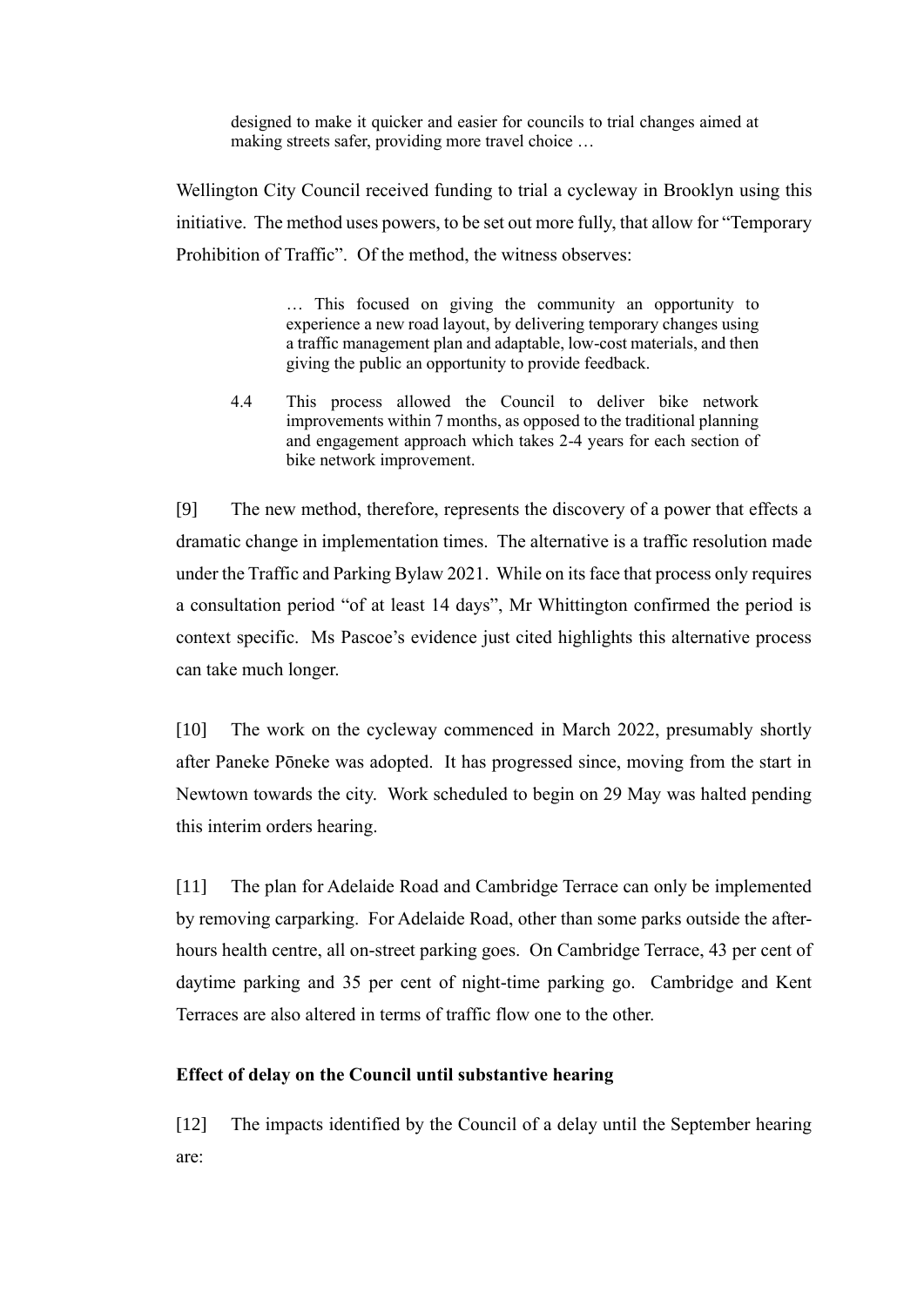- (a) funding for staff;
- (b) a risk contractors will not be available when the work can commence;
- (c) delay to what is planned as a continual and rolling programme of installation; and
- (d) the potential for a lack of contractor confidence in the Council.

[13] The staff funding issue is not particularly clear. It is estimated there may be a loss to the project of \$32,000 per month. This figure assumes that of the 10 staff on the wider project, 25 per cent of their time is on this project and will be lost during the period of the interim orders. It is not explained why a pause would mean work on this project planning would stop, nor why the staff could not work on the wider project.

[14] As for the issues with contractors, the Court must on an interim orders application accept the evidence. However, it is speculative, and expressed to be so. Delay in the project is regrettable, but it is very early stages given Paneke Pōneke was only adopted in mid-March.

# **Impact on the applicants**

[15] Each of the applicants describes their present business model and the role the relevant roads and parking spaces play within that model. The Council evidence raises the question whether it is a sustainable model, or even sound to the extent to which it relies on parks to which there is no inherent right. These points may be valid, or not, but the issue for an interim orders hearing is whether there is an interest to preserve that will be affected. $6$ 

[16] Concerning the impact of the cycleway, each applicant deposes to an expected significant impact on the day-to-day operation, and financial viability of their business. The evidence is consistent, and at this interim orders stage is not disputed by the Council other than perhaps for the first applicant. The reason for that difference

6 Judicial Review Procedure Act 2016, s 15(1).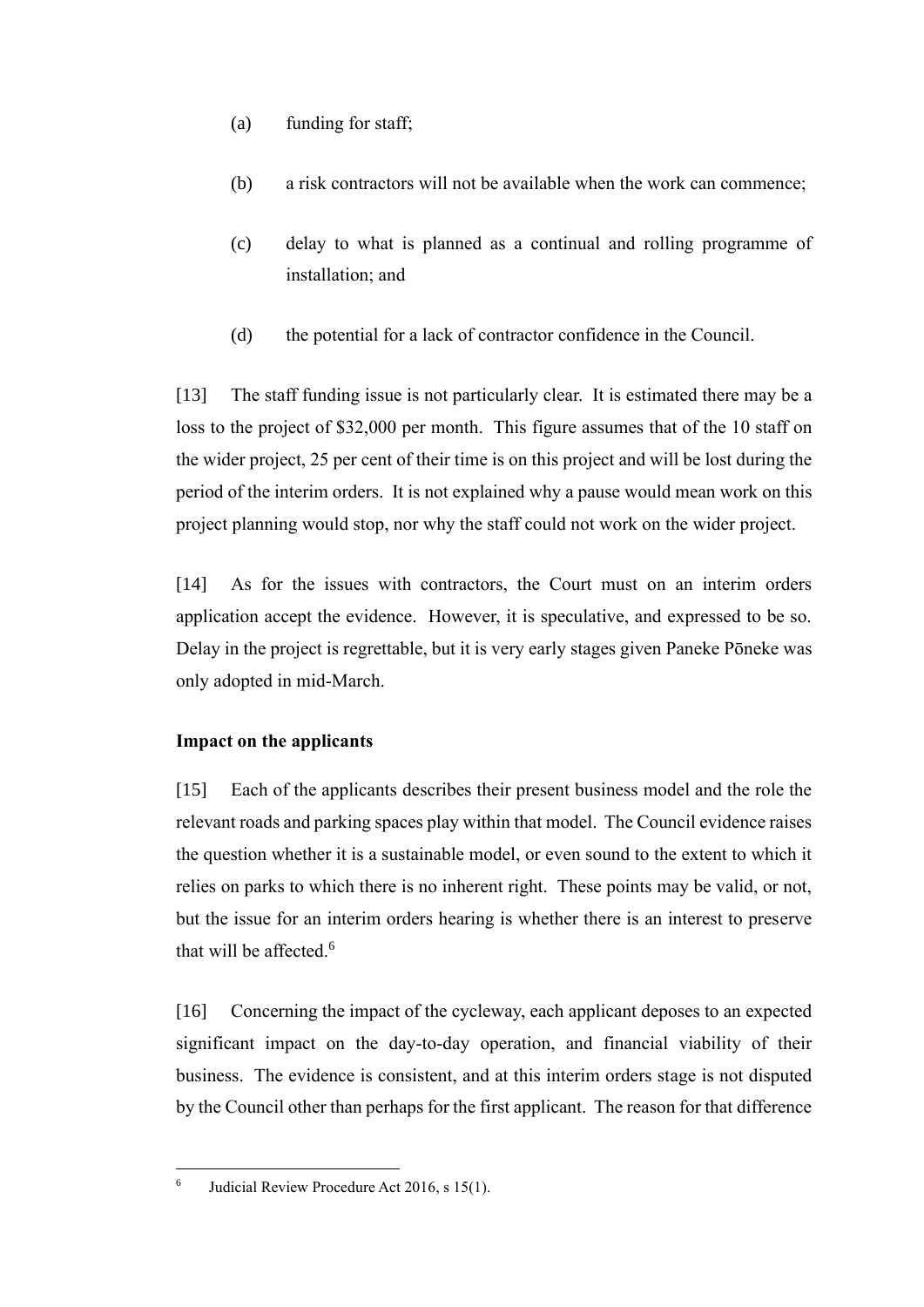is that the cycleway implementation has passed that business and changes such as a new loading bay area have already been made. Also, it is a grocer business, and the Council says research shows the development of cycleways can be a plus for such businesses. The other businesses are associated with vehicles – servicing and sales, and the impacts are not contested.

[17] As for an interest to preserve, all the applicants have been operating on the relevant roads for some time. The changes being made are changes that generally require formal authorisation and some consultation. The applicants do not contend for a right to, for example, the carparking but submit their legitimate existing business interests mean they are entitled to a removal process that is lawful and consistent with required consultation.

### **The intended challenges**

[18] The first issue is the power being used. The council identified it as being contained in cl 11(b), sch 10 to the Local Government Act 1974. The heading to the clause is "Temporary Prohibition of Traffic" and it provides:

- 11 The council may, subject to such conditions as it thinks fit (including the imposition of a reasonable bond), and after consultation with the Police and the New Zealand Transport Agency, close any road or part of a road to all traffic or any specified type of traffic (including pedestrian traffic)—
	- (a) while the road, or any drain, water race, pipe, or apparatus under, upon, or over the road is being constructed or repaired; or
	- (b) where, in order to resolve problems associated with traffic operations on a road network, experimental diversions of traffic are required; or
	- (c) during a period when public disorder exists or is anticipated; or
	- (d) when for any reason it is considered desirable that traffic should be temporarily diverted to other roads; or
	- (e) for a period or periods not exceeding in the aggregate 31 days in any year for any exhibition, fair, show, market, concert, filmmaking, race or other sporting event, or public function:

provided that no road may be closed for any purpose specified in paragraph (e) if that closure would, in the opinion of the council, be likely to impede traffic unreasonably.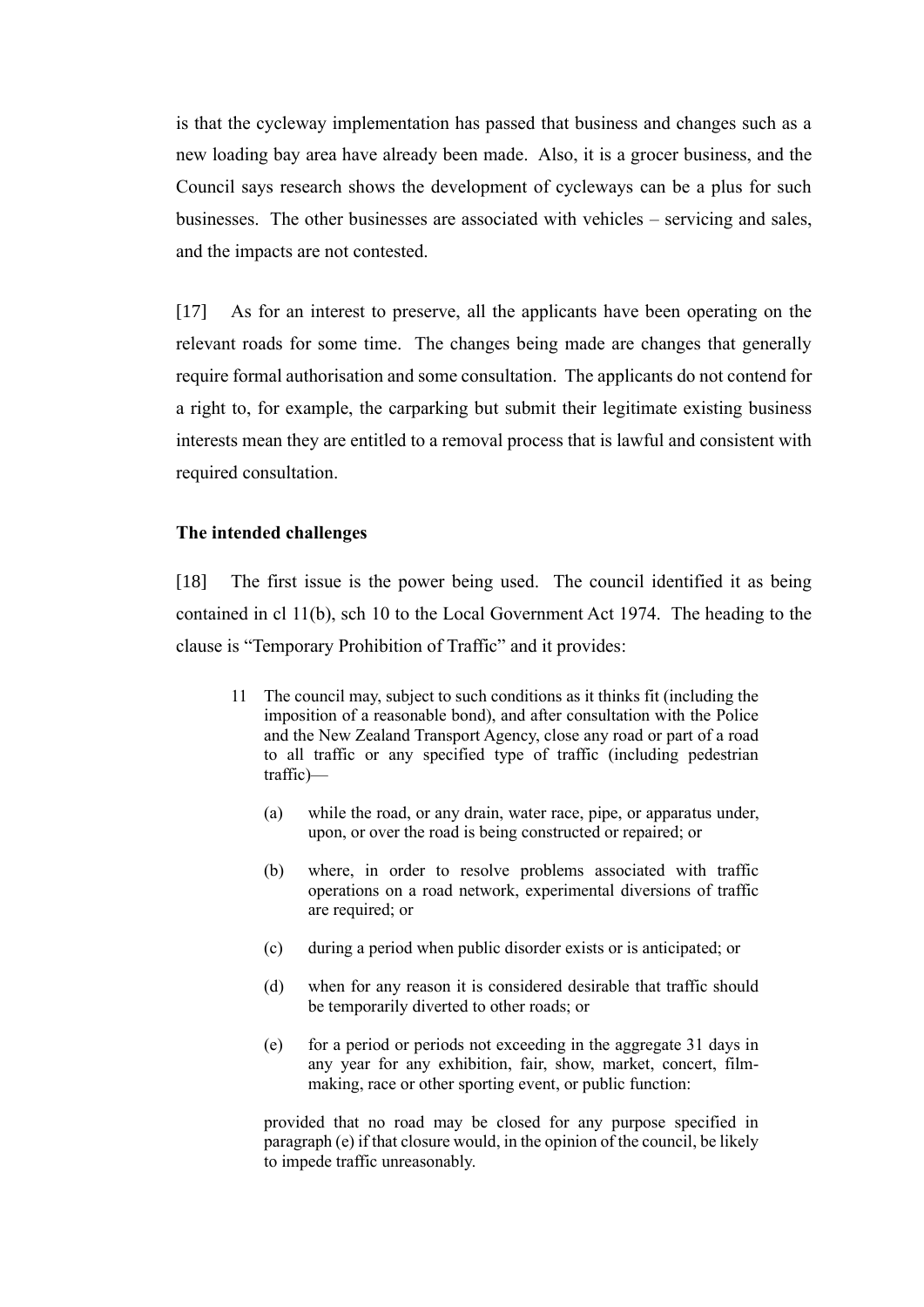[19] The passage earlier cited from the evidence of Ms Pascoe sets out how it is considered the power applies.<sup>7</sup> The materials used are not permanent, and improvements to the design may happen as a result of the feedback. It is said to be experimental because it is trying an initiative to overcome a problem with the whole road network, namely too many vehicles.

[20] The contrary view advanced by the applicants is:

- (a) The cycleway is not temporary or experimental. There is going to be a cycleway where this one is. It is part of the published policy and the fact that there may be design tweaks does not make it temporary within the intent of cl 11. As far as the road goes, it is a permanent change, albeit some alterations may occur.
- (b) Other facts telling against the concept of temporary are the fact that it will take six months of work to install and is said to be intended for review after six to 12 months but with no fixed review date. This emphasises the Council is in reality installing the cycleway, and this falls outside the power for temporary diversions.

[21] Other arguments both ways are identified but I consider there is plainly enough material for a tenable challenge. It is an expansive use of a temporary diversion power; it may well be a lawful use but the proposition is plainly arguable. It is of passing interest that the source document from Waka Kotahi, while identifying the possibilities, would not be described as confidently asserting the power.

[22] The related challenge is to the Council's decision-making process in relation to this power. This is somewhat in its early stages in that it is not entirely clear, at least as presently appears, what was taken into account by whoever the decision-maker was. Wrapped up within this will be consideration of what needed to be taken into account, with the early impression being that the Council has taken a restricted view of this, seeing prior policy decisions as settling definitively most of the issues. Whether that is so must await the substantive hearing, but again I consider at this stage there is a tenable challenge to the adequacy of the decision-making process. It is common

 $7$  Above at [8].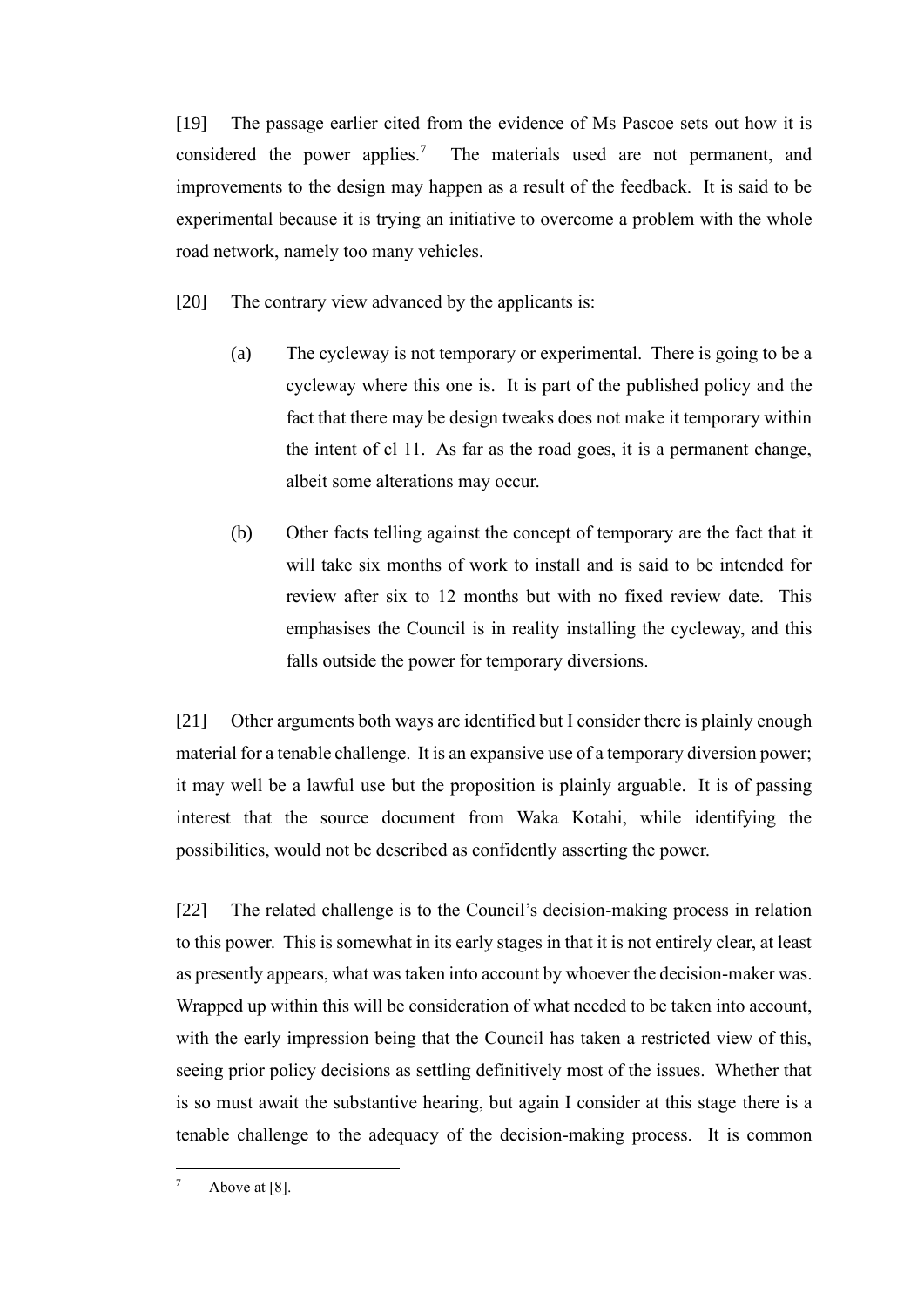ground that neither the documents concerning this cycleway, nor the preceding Brooklyn cycleway, expressly identify cl 11(b) as the power being used. Mr Whittington says it can be inferred from the use of words such as "pilot" (said to be a reference to experimentation in cl  $11(b)$ ) but accepts it is a process of inference.

[23] The third issue is consultation, and this again very much turns on what consultation is required. The Council, in broad terms, sees the task as consulting with businesses as the cycleway draws near to discuss how impacts of, for example, removing parks may be ameliorated. The question of removing parks is not itself, however, seemingly seen as a point requiring consultation. This view flows from the position that documents such as the Parking Policy allocate low priority to on-road parking of essential routes. The parameters are settled.

[24] The applicants submit more is required. At an interim orders stage it seemed to me the least compelling of the challenges but again a full airing may lead to different assessments. That is not also to say that the implementation of the relatively limited task the Council has set itself could not be improved, nor to say the consultation is sufficient given the clear impact the changes will have on a large number of businesses. Rather, at the interim orders stage I consider the case for a stay of the works based on consultation deficiencies was the weakest of the grounds.

#### **Interim orders**

[25] The balance between the two parties rather clearly favours the applicants. The impacts on their businesses will be significant and immediate. The impact on the project of a three-month delay, although unfortunate, is otherwise reasonably negligible as best can be presently assessed. There are perhaps some downstream risks with availability of contractors, but delay in projects is not a new concept to deal with.

[26] These observations are not intended to minimise the importance to many of getting these projects going, but given Paneke Pōneke was only adopted in March, and given that by any standards matters are moving very quickly since then, a relatively short pause can be seen in context. It is also important that the applicants are identifying a genuine challenge to the lawfulness of a model that the Council plainly intends to use on a significant scale. Early confirmation of its validity or otherwise